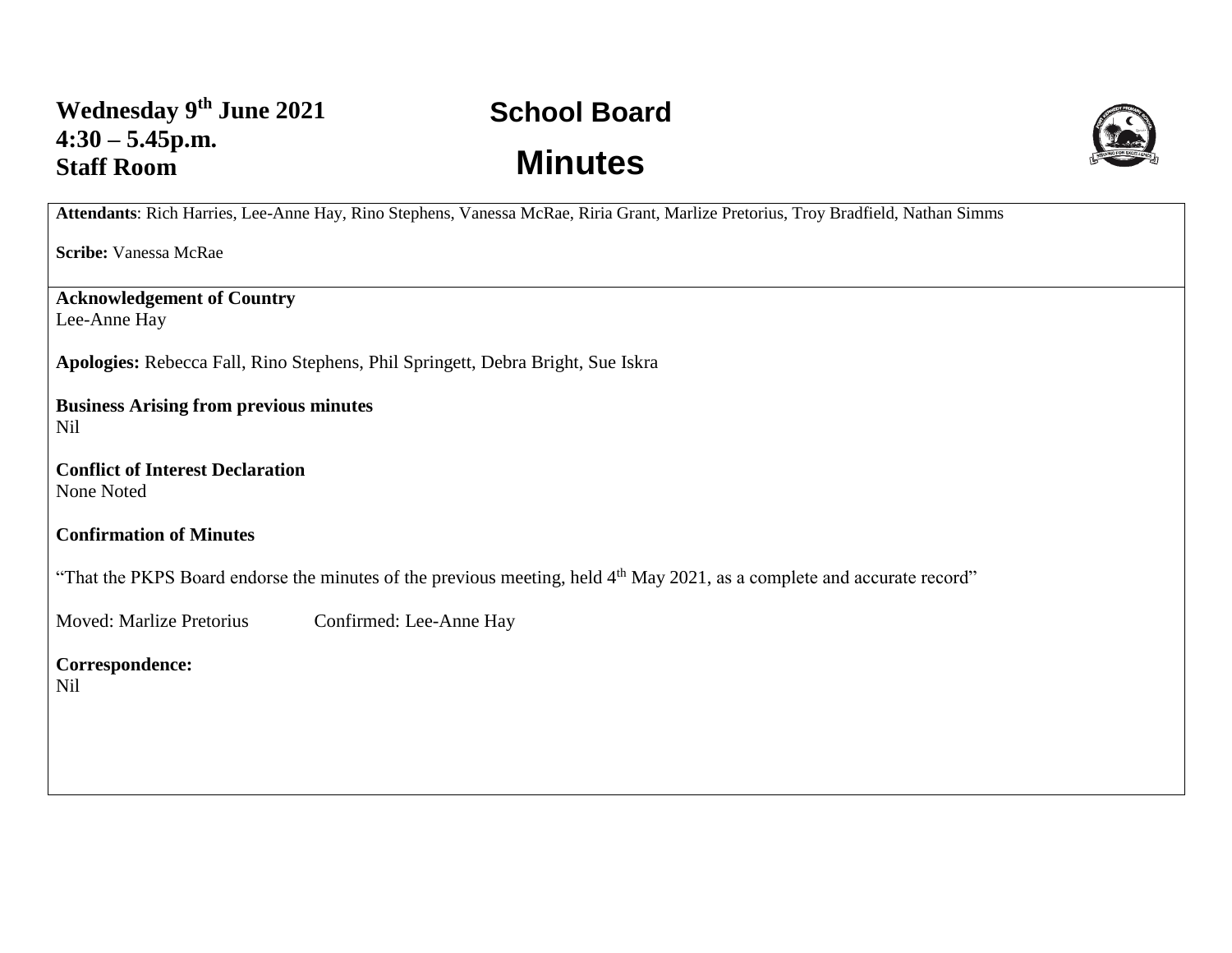| Item                                              | Presenter | <b>Summary of Discussion</b>                                                                                                                                                                                                                                                                                                                                                                                                                                                                                                                                                                                                                                                                                                                                                                                                                                                                                                                                                                                                                                                                                                                                                                                                                                      | Actions |
|---------------------------------------------------|-----------|-------------------------------------------------------------------------------------------------------------------------------------------------------------------------------------------------------------------------------------------------------------------------------------------------------------------------------------------------------------------------------------------------------------------------------------------------------------------------------------------------------------------------------------------------------------------------------------------------------------------------------------------------------------------------------------------------------------------------------------------------------------------------------------------------------------------------------------------------------------------------------------------------------------------------------------------------------------------------------------------------------------------------------------------------------------------------------------------------------------------------------------------------------------------------------------------------------------------------------------------------------------------|---------|
| 1. Principals Report and Finance<br><b>Report</b> | Nathan    | Enrolment - 10 out, 12 in. Current numbers 393.<br>Reporting coming $up$ – process; write, to colleagues, to admin then<br>out Wednesday Week 11.<br>$NAIDOC - 28th June Opening Ceremony, Lee-Anne organisms$<br>$30th$ June – Rotations x 9. Tastings, art, storytelling, famous<br>people, sports, viewing, dance, music, weaving, classroom<br>activities.<br>Parents are invited<br>Approached Woolworths for some donations for ingredients eg<br>kangaroo, damper etc<br>Big thanks to Lee-Anne for all her work<br><b>Staffing</b><br>Phil Springett is on LSL<br>Karen Bowes had to finish up work early due to hospital<br>treatment, Leah Baas is filling in for her<br>Marree Scott is backfilling Deputy - Student Services<br>Bec Fall is backfilling Student Services and preparing for term 3<br>Student Progress Meetings – first meetings in this format,<br>successful with positive feedback from the community. Only one<br>negative from parents.<br>Criminal Activity – has reduced.<br><b>Upcoming Events</b><br>Week $10$ Term $2$ – Cross Country<br>Week $1-10$ Term $3 -$ Dance Sport<br>Week 3 Term 3 - School Photos<br>Week 5 Term 3 – Musica Viva<br>Week 6 Term 3 – Musica Viva Concert<br>Week $7$ Term $3$ – Family Open Night |         |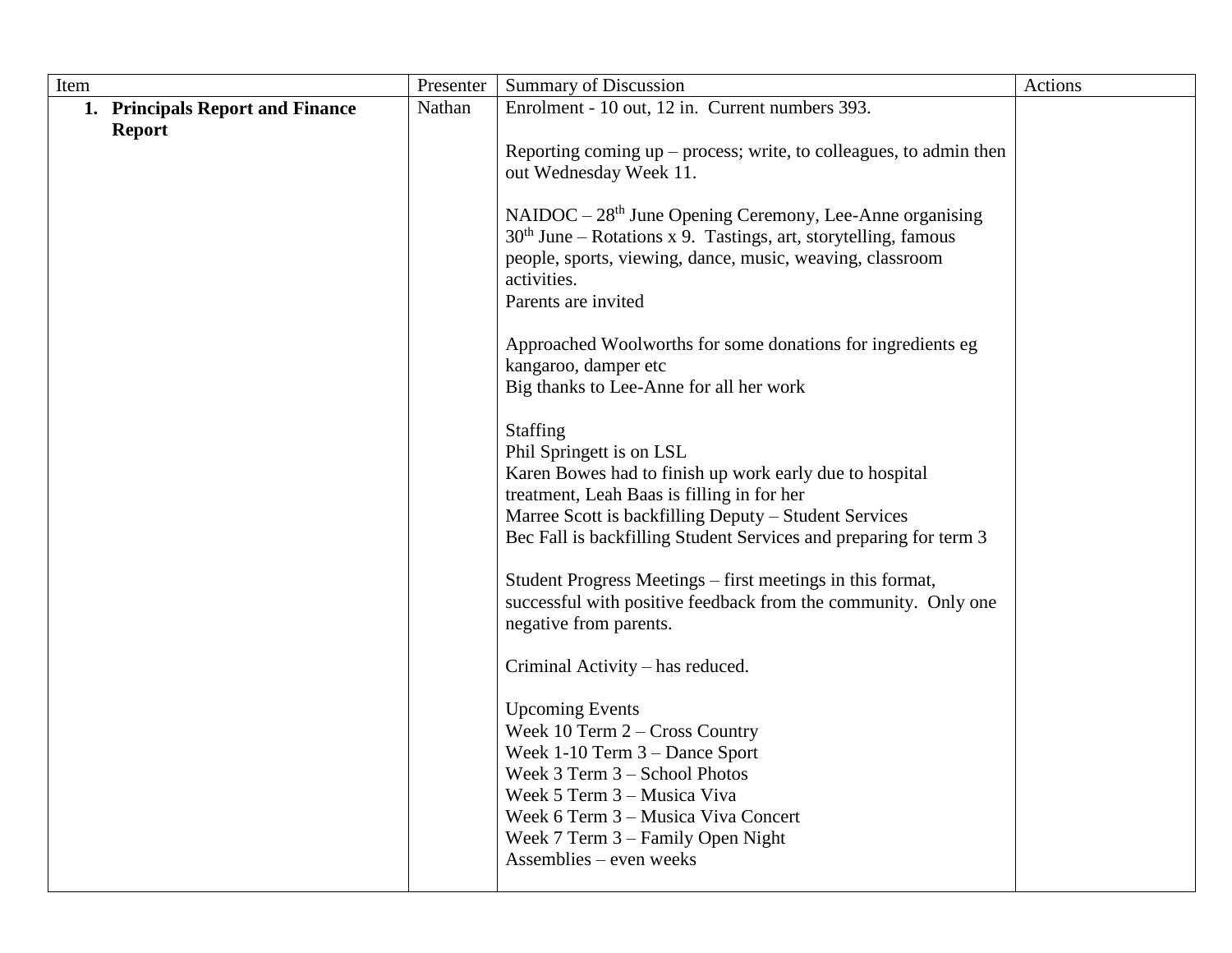|                                    | Sue    | <b>Finance Report</b><br><b>Voluntary Contributions</b><br>Please see spreadsheet for breakdowns.<br>Overall percentage of contributions received 27.70%<br>Comparable to 15.67% same time last year.<br><b>Big Ass Fan</b><br>P&C funded the supply and installation of two fans and replacement<br>light to the undercover area. Total cost \$21 535.00<br><b>Interactive Whiteboards</b><br>School to purchase 3 new whiteboards at a cost to school budget of \$11<br>407.00. These where budgeted for in 2021 budget.<br><b>Outdoor Learning Area Grant</b><br>Confirmation from Paul Papalia's office that we will be receiving the<br>above Grant on 14 <sup>th</sup> June 2021. This was a pre election promise.<br>Grant amount total is \$53 489.00. We are required to follow acquittal<br>process for these funds.<br>Funds will be used to provide a playground area to the area where the<br>demountables where removed from.<br>Half court basketball<br>Scooter track/paths<br>Shade structure<br>Seating areas<br>Sand/mulch/gardens |  |
|------------------------------------|--------|-------------------------------------------------------------------------------------------------------------------------------------------------------------------------------------------------------------------------------------------------------------------------------------------------------------------------------------------------------------------------------------------------------------------------------------------------------------------------------------------------------------------------------------------------------------------------------------------------------------------------------------------------------------------------------------------------------------------------------------------------------------------------------------------------------------------------------------------------------------------------------------------------------------------------------------------------------------------------------------------------------------------------------------------------------|--|
| 2. School Policy on Food Allergies | Nathan | Proposed inclusion of a letter to families regarding allergies.<br>Nathan provided a copy of our letter.                                                                                                                                                                                                                                                                                                                                                                                                                                                                                                                                                                                                                                                                                                                                                                                                                                                                                                                                              |  |
| 3. Reserve Planning                | Sue    | Deferred to next meeting due to Sue's absence                                                                                                                                                                                                                                                                                                                                                                                                                                                                                                                                                                                                                                                                                                                                                                                                                                                                                                                                                                                                         |  |